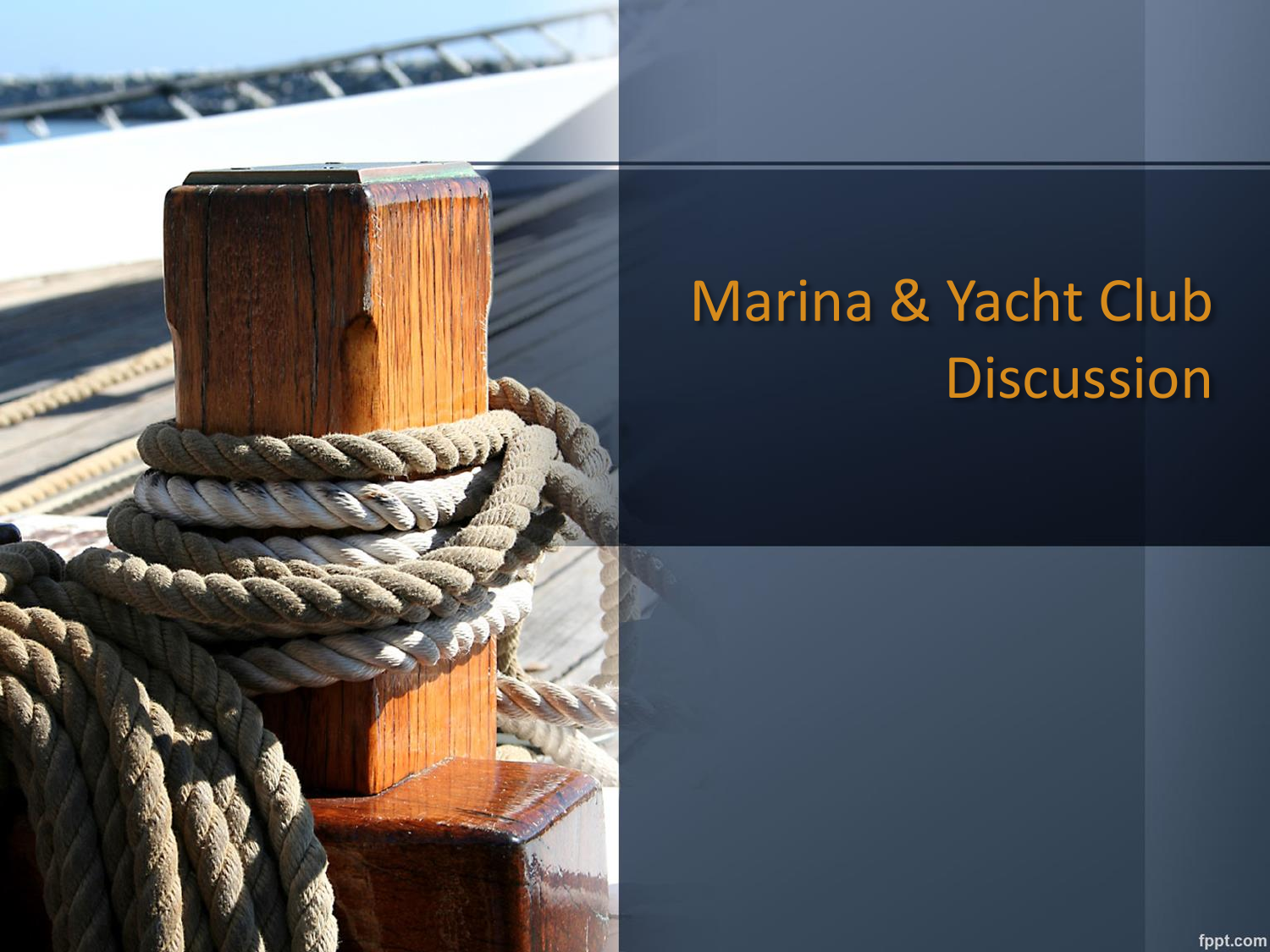- No more financial obligations
	- Yearly maintenance, future upgrades, personnel, insurance, etc.
- No more lost funds from Yacht Club
- Incorporating = Huge sales tax income for HISID
- Use the money from sale for needed infrastructure upgrades and fixes (i.e. roads and water leaks)
- No more legal obligations
	- Lawsuits and removes HISID from all liabilities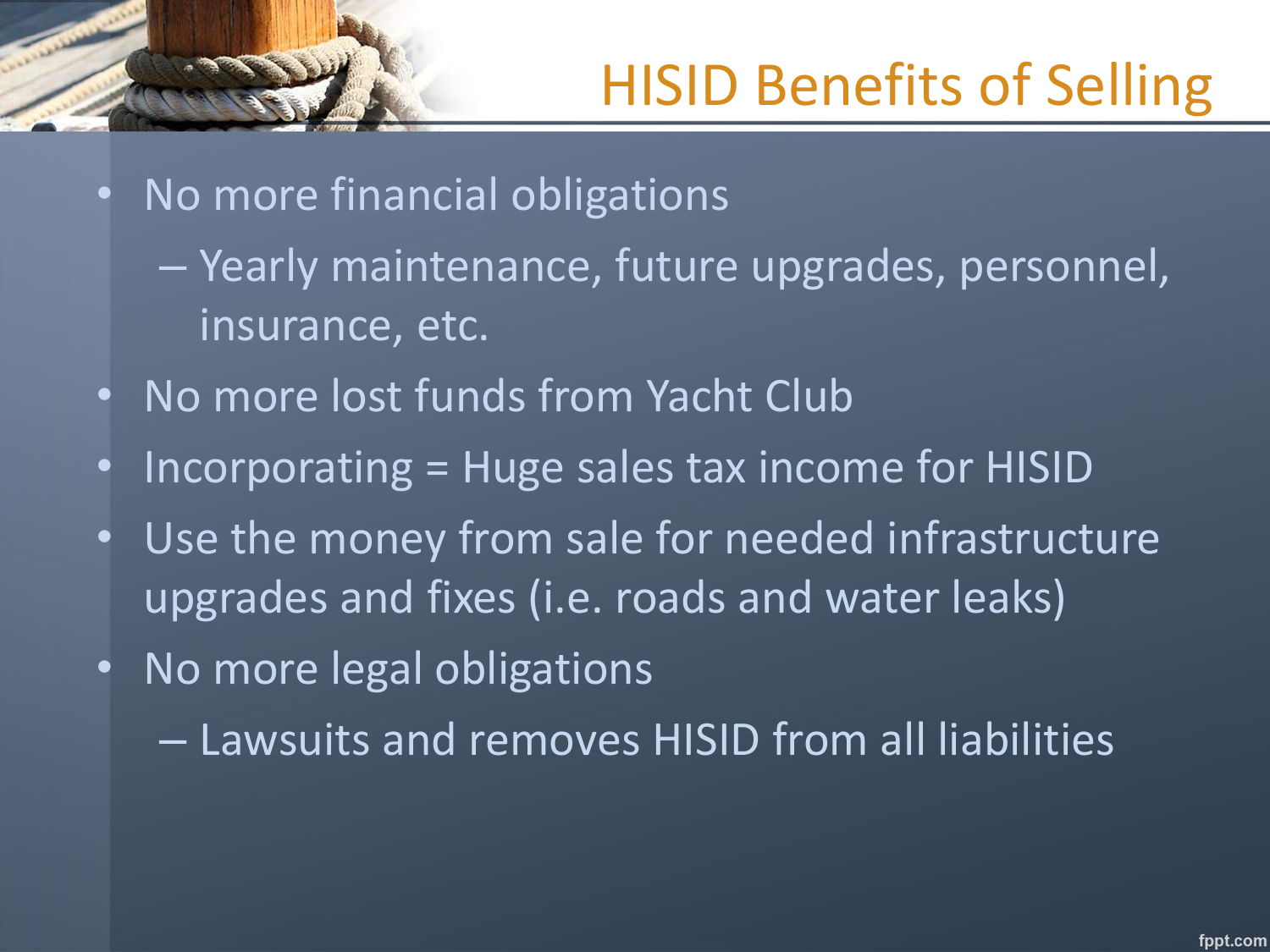#### Why sell to a private entity?

#### **HISID Ownership**

- Profits from marina currently do not benefit marina customers, which is angering patrons and driving them away.
- Not a priority for HISID, too many departments need their attention.
- Unexpected disasters can destroy budgets and give HISID major headaches
- Has enough on it's plate (roads and water)
- Lost and turned away customers due to contract non-proration
- What's unseen gets little attention, too difficult for the board to see every issue and potential for upgrade.

#### **Privately Owned**

- In best interest to put money from the marina back into the marina
- Knowledge of day to day happenings.
- Can easily respond to complaints and issues without having to go though the government process.
- Upgrades can happen without worrying if other departments have required funding to keep the infrastructure maintained
- Contracts can start on any day, instead of the end of the winter.
- Public needs can be taken care of quickly and efficiently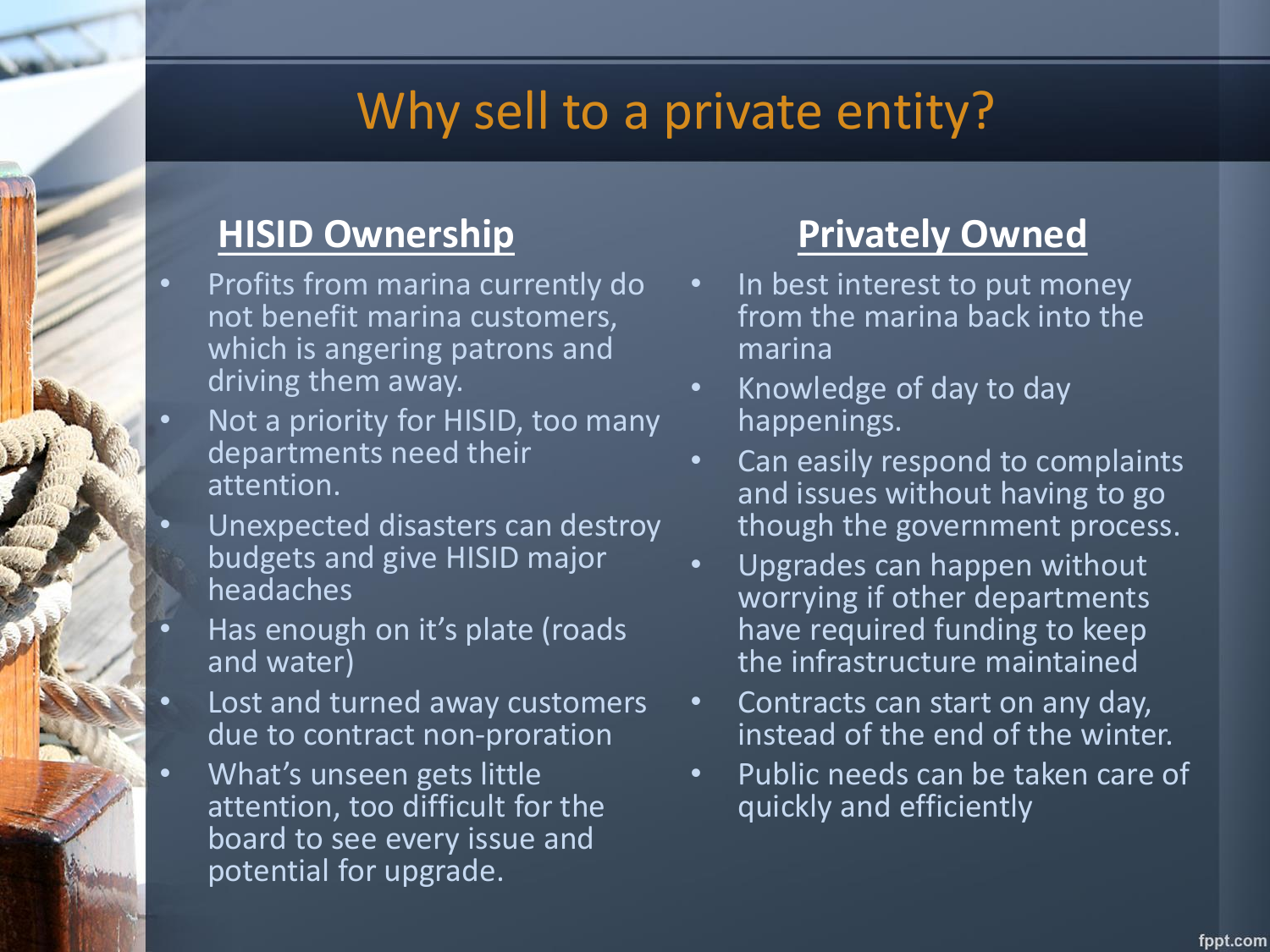### My Promises

- Bring the marina back from the brink
	- Have already started with remodels and improvements all at the cost of the operator
- Strive for excellence in day to day operations and customer service and satisfaction
- Parking lot restrooms to remain a public use
- Stay involved in community events and host events (free fishing weekend for kids)
- Always put the public first. They are the reason I do what I do.
- Keep the docks clean, organized and up to date.
- Run a fair, honest marina for the people that use it.
- Keep pricing reasonable for slips and store.
- Do everything I can to serve the people of Holiday Island and its visitors.
- Work with HISID to maintain a great relationship and listen to their input on future happenings.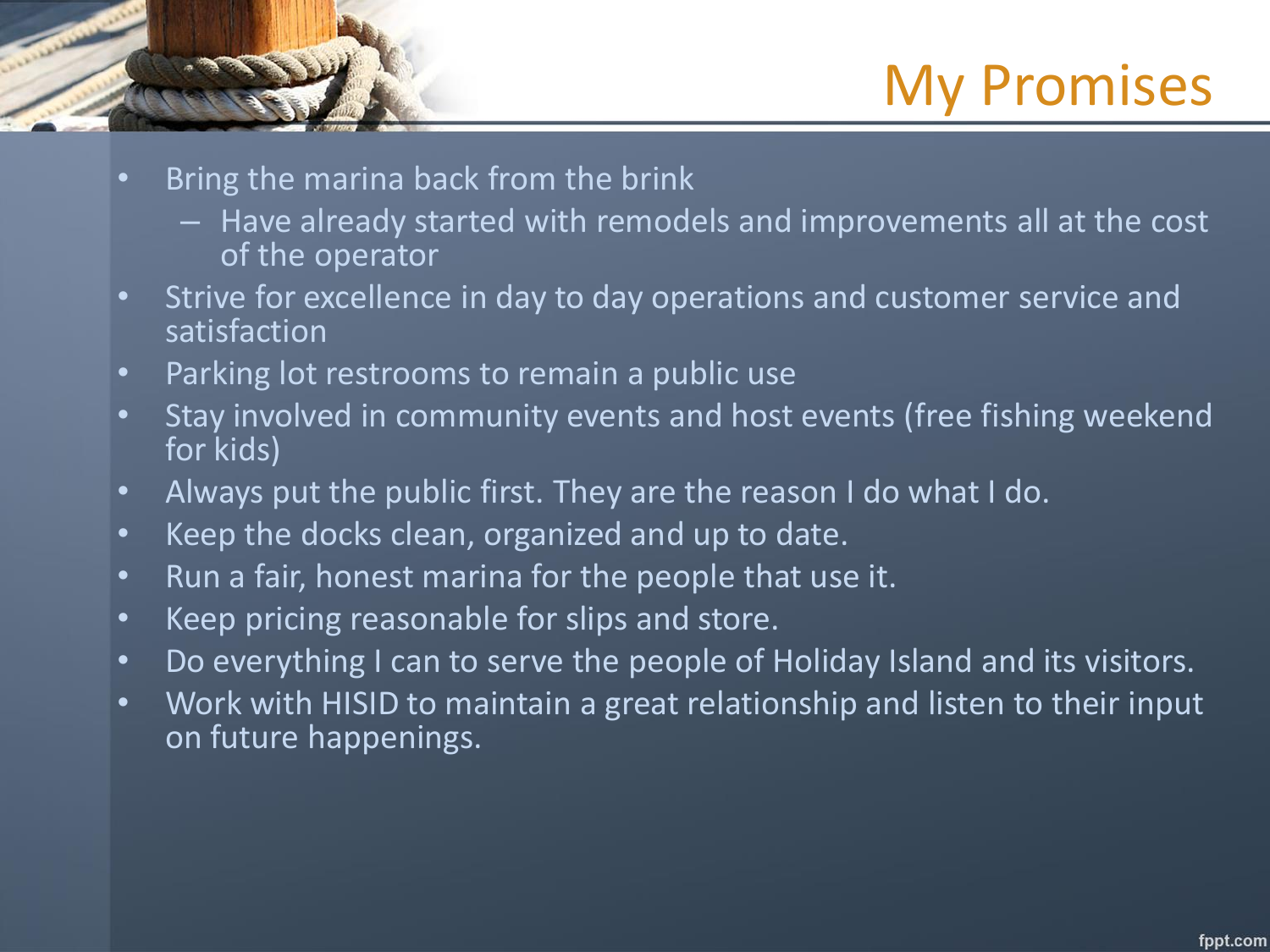## The Future of the Yacht Club

- Renovation
- Sports Bar & Grill
- Hours of Operation
	- Seasonal, but extending through Football
- Good, reasonably priced food and drinks
- Restaurant to succeed with collaboration with marina instead of independently run and in competition with the Country Club
- Potential help for Island residents in case of natural disasters.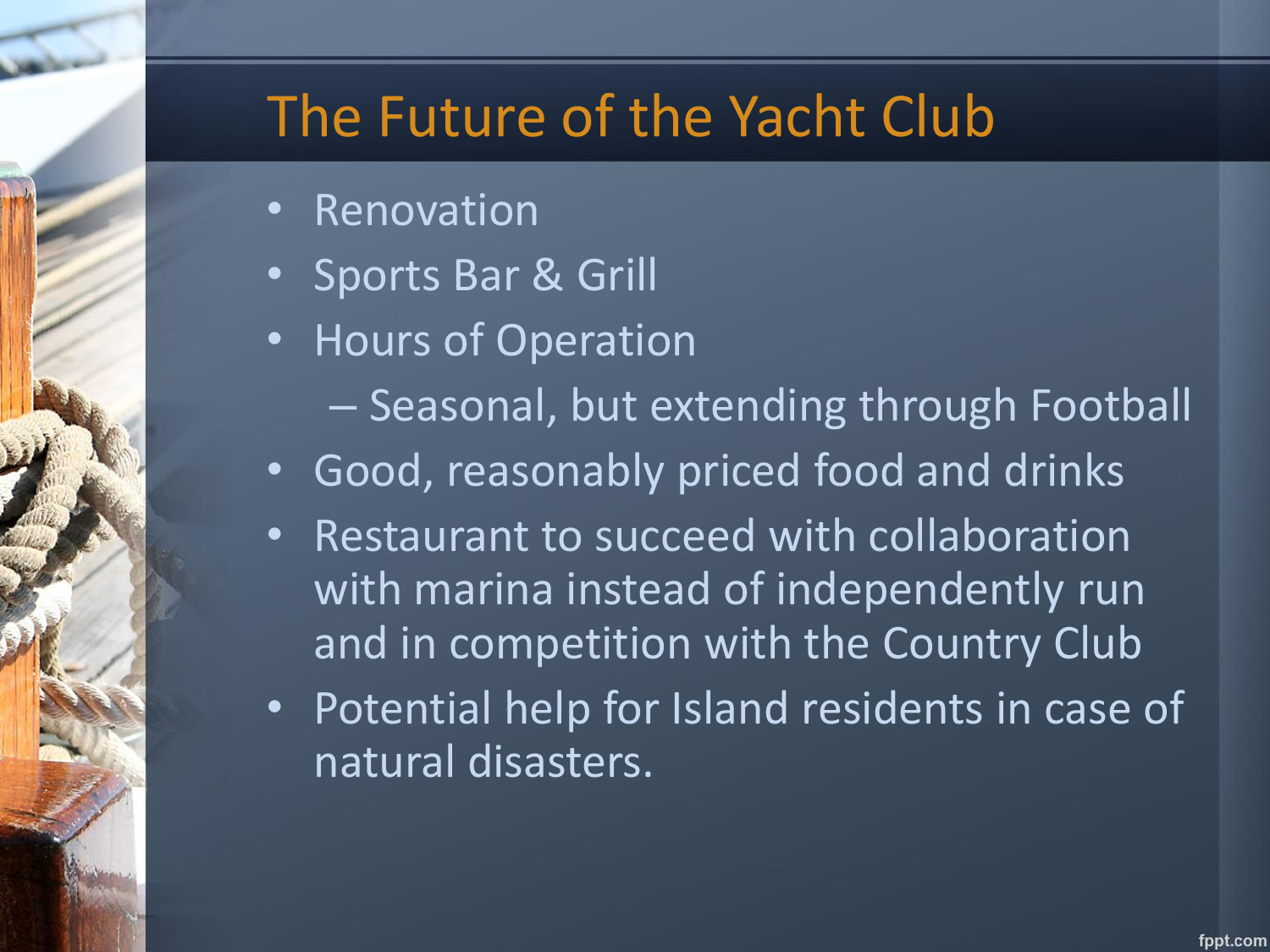### Holiday Island Marina Longterm

• First upgrade < 5 years

- $-$  Replace 1<sup>st</sup> dock, including walkway, gas lines, store and gas dock (>\$600k)
- Second upgrade 5-10 years
	- Replace 2<sup>nd</sup> dock to phase out 9' slips (~\$200k)
- 0-20 year upgrade
	- Dry storage
	- Added parking
	- Phase out wood decking
	- Phase out galvanized cable for stainless steel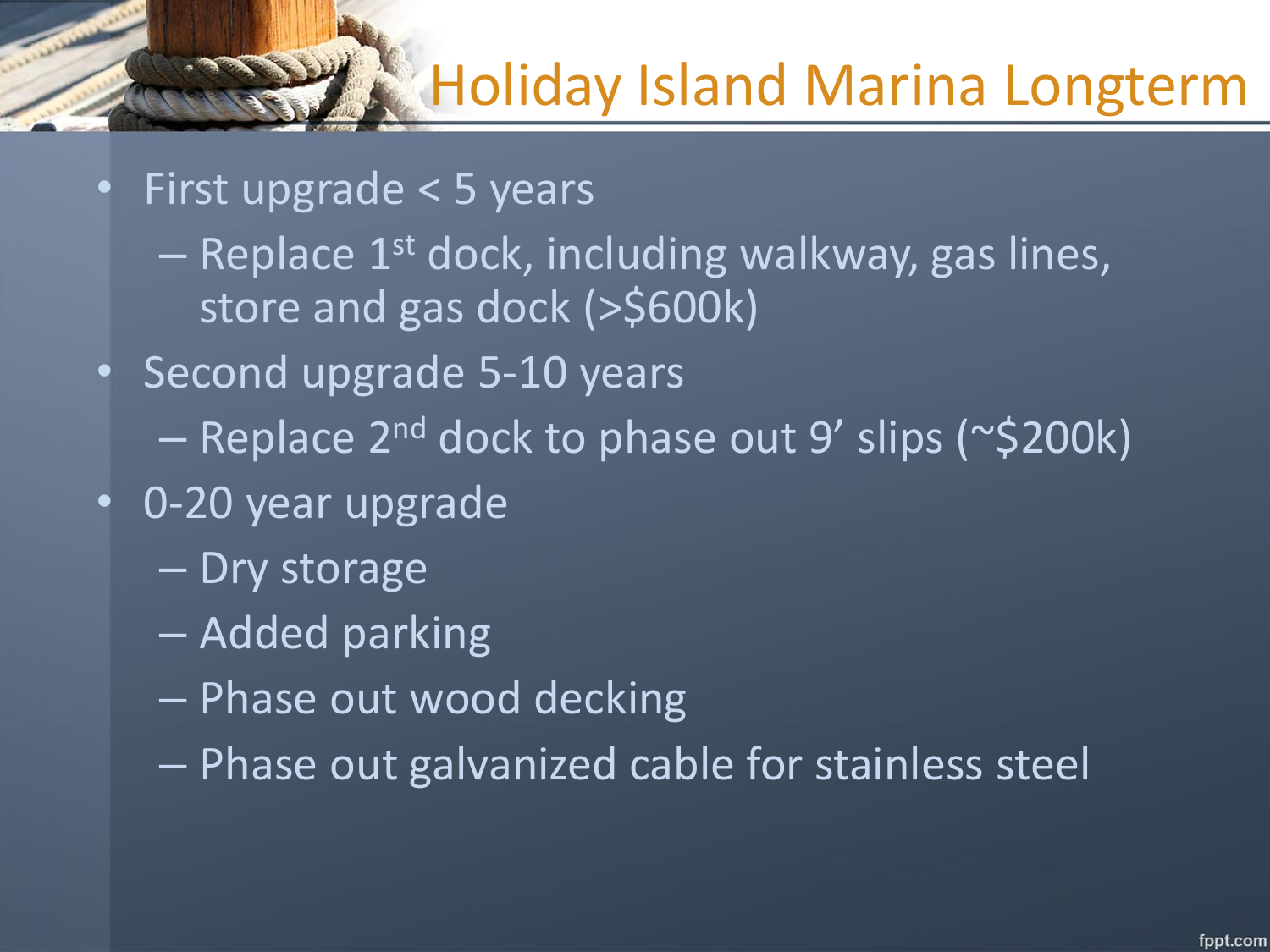#### Immediate Marina Improvements

- **Extensive security camera coverage**
- Spiders eliminated
- **Gas tank pit awning**
- Higher quality rental fleet while maintaining reasonable pricing
- Added winch towers to  $1<sup>st</sup>$  dock and walkway
- Open earlier in season for fisherman